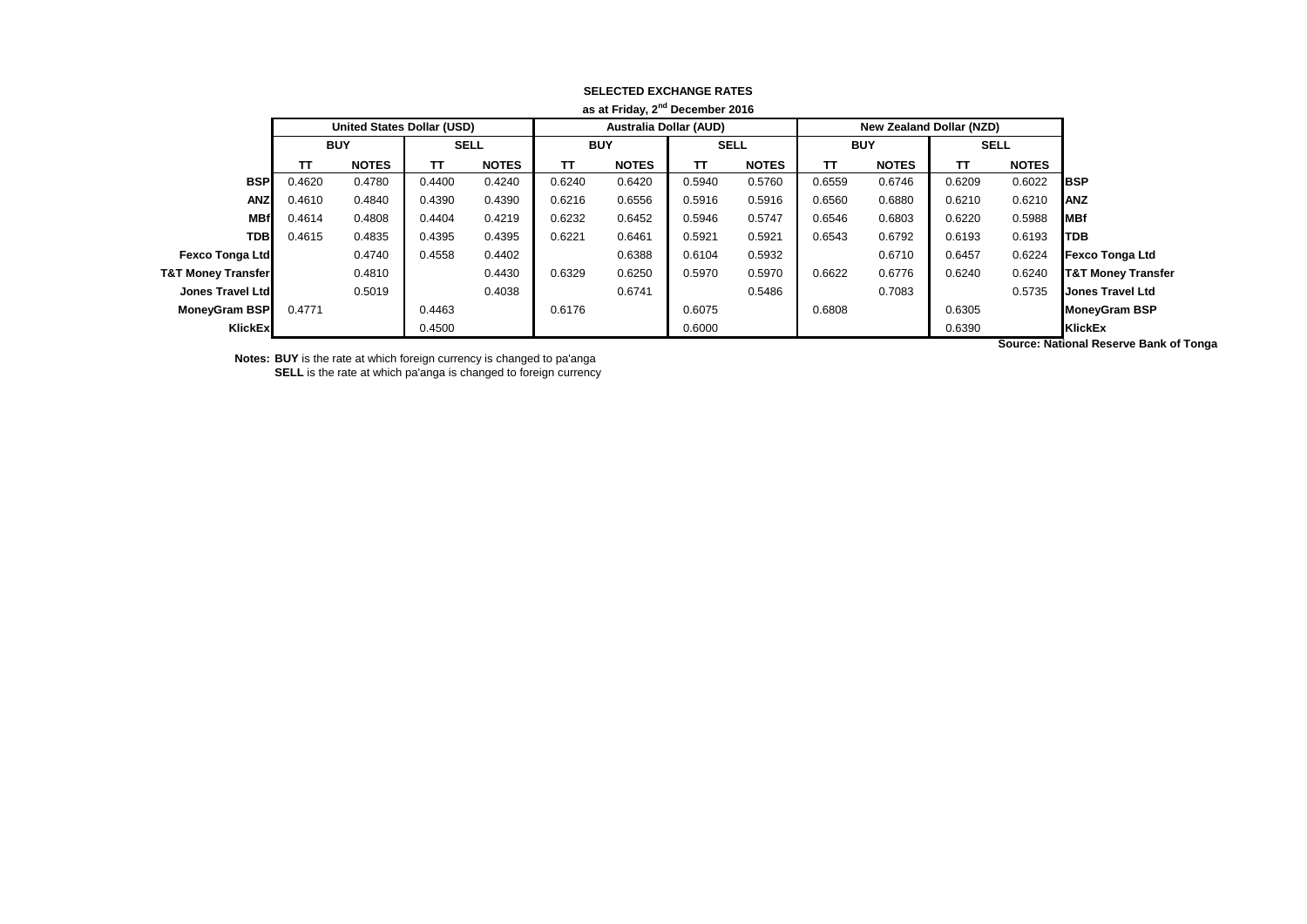| as at Friday, 9" December 2016 |            |                                   |             |              |                               |              |             |              |            |                                 |             |              |                               |
|--------------------------------|------------|-----------------------------------|-------------|--------------|-------------------------------|--------------|-------------|--------------|------------|---------------------------------|-------------|--------------|-------------------------------|
|                                |            | <b>United States Dollar (USD)</b> |             |              | <b>Australia Dollar (AUD)</b> |              |             |              |            | <b>New Zealand Dollar (NZD)</b> |             |              |                               |
|                                | <b>BUY</b> |                                   | <b>SELL</b> |              | <b>BUY</b>                    |              | <b>SELL</b> |              | <b>BUY</b> |                                 | <b>SELL</b> |              |                               |
|                                | TΤ         | <b>NOTES</b>                      | TΤ          | <b>NOTES</b> | TΤ                            | <b>NOTES</b> | TΤ          | <b>NOTES</b> | ΤT         | <b>NOTES</b>                    | π           | <b>NOTES</b> |                               |
| <b>BSP</b>                     | 0.4644     | 0.4804                            | 0.4424      | 0.4264       | 0.6233                        | 0.6413       | 0.5933      | 0.5753       | 0.6492     | 0.6679                          | 0.6142      | 0.5955       | <b>IBSP</b>                   |
| <b>ANZ</b>                     | 0.4634     | 0.4864                            | 0.4414      | 0.4414       | 0.6208                        | 0.6548       | 0.5908      | 0.5908       | 0.6506     | 0.6826                          | 0.6156      | 0.6156       | <b>ANZ</b>                    |
| <b>MBf</b>                     | 0.4638     | 0.4831                            | 0.4428      | 0.4237       | 0.6225                        | 0.6452       | 0.5939      | 0.5714       | 0.6478     | 0.6711                          | 0.6153      | 0.5917       | <b>MBf</b>                    |
| <b>TDB</b>                     | 0.4639     | 0.4859                            | 0.4419      | 0.4419       | 0.6217                        | 0.6457       | 0.5917      | 0.5917       | 0.6487     | 0.6736                          | 0.6137      | 0.6137       | <b>TDB</b>                    |
| <b>Fexco Tonga Ltd</b>         |            | 0.4765                            | 0.4572      | 0.4425       |                               | 0.6381       | 0.6083      | 0.5925       |            | 0.6639                          | 0.6381      | 0.6159       | <b>Fexco Tonga Ltd</b>        |
| <b>T&amp;T Money Transfer</b>  |            | 0.4834                            |             | 0.4454       | 0.6289                        | 0.6443       | 0.5963      | 0.5963       | 0.6622     | 0.6709                          | 0.6182      | 0.6182       | <b>T&amp;T Money Transfer</b> |
| Jones Travel Ltd               |            | 0.5044                            |             | 0.4061       |                               | 0.6734       |             | 0.5479       |            | 0.7013                          |             | 0.5671       | Jones Travel Ltd              |
| <b>MoneyGram BSP</b>           | 0.4771     |                                   | 0.4463      |              | 0.6097                        |              | 0.6025      |              | 0.6725     |                                 | 0.6228      |              | <b>MoneyGram BSP</b>          |
| KlickEx                        |            |                                   | 0.4500      |              |                               |              | 0.6080      |              |            |                                 | 0.6330      |              | <b>KlickEx</b>                |
|                                |            |                                   |             |              |                               |              |             |              |            |                                 |             |              | .                             |

## **SELECTED EXCHANGE RATES as at Friday, 9th December 2016**

**Notes: BUY** is the rate at which foreign currency is changed to pa'anga

**SELL** is the rate at which pa'anga is changed to foreign currency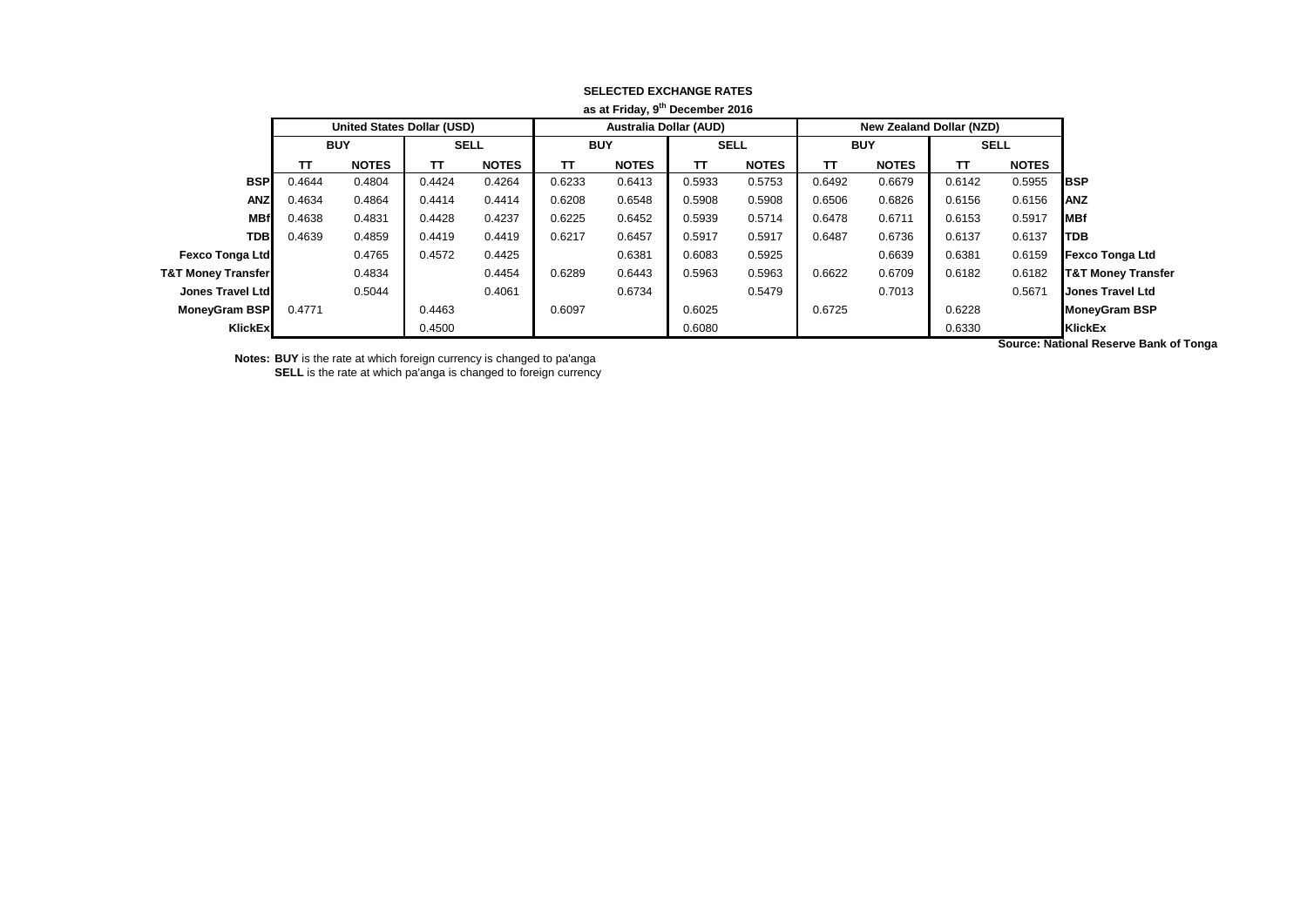| as at Friday, 16 <sup>th</sup> December 2016 |                                   |              |             |              |                               |              |             |              |            |                                 |             |              |                               |
|----------------------------------------------|-----------------------------------|--------------|-------------|--------------|-------------------------------|--------------|-------------|--------------|------------|---------------------------------|-------------|--------------|-------------------------------|
|                                              | <b>United States Dollar (USD)</b> |              |             |              | <b>Australia Dollar (AUD)</b> |              |             |              |            | <b>New Zealand Dollar (NZD)</b> |             |              |                               |
|                                              | <b>BUY</b>                        |              | <b>SELL</b> |              | <b>BUY</b>                    |              | <b>SELL</b> |              | <b>BUY</b> |                                 | <b>SELL</b> |              |                               |
|                                              | ΤТ                                | <b>NOTES</b> | тτ          | <b>NOTES</b> | TΤ                            | <b>NOTES</b> | TΤ          | <b>NOTES</b> | TΤ         | <b>NOTES</b>                    | π           | <b>NOTES</b> |                               |
| <b>BSP</b>                                   | 0.4612                            | 0.4772       | 0.4392      | 0.4232       | 0.6264                        | 0.6444       | 0.5964      | 0.5784       | 0.6571     | 0.6758                          | 0.6221      | 0.6034       | <b>IBSP</b>                   |
| <b>ANZ</b>                                   | 0.4602                            | 0.4832       | 0.4382      | 0.4382       | 0.6244                        | 0.6584       | 0.5944      | 0.5944       | 0.6583     | 0.6903                          | 0.6233      | 0.6233       | <b>IANZ</b>                   |
| <b>MBf</b>                                   | 0.4606                            | 0.4785       | 0.4396      | 0.4219       | 0.6256                        | 0.6494       | 0.5970      | 0.5747       | 0.6558     | 0.6803                          | 0.6232      | 0.5988       | <b>IMBf</b>                   |
| <b>TDB</b>                                   | 0.4607                            | 0.4827       | 0.4387      | 0.4387       | 0.6250                        | 0.6490       | 0.5950      | 0.5950       | 0.6566     | 0.6815                          | 0.6216      | 0.6216       | <b>ITDB</b>                   |
| <b>Fexco Tonga Ltd</b>                       |                                   | 0.4732       | 0.4586      | 0.4394       |                               | 0.6414       | 0.6172      | 0.5955       |            | 0.6722                          | 0.6515      | 0.6236       | Fexco Tonga Ltd               |
| <b>T&amp;T Money Transfer</b>                |                                   | 0.4802       |             | 0.4422       | 0.6290                        | 0.6474       | 0.5990      | 0.5990       | 0.6553     | 0.6788                          | 0.6283      | 0.6283       | <b>T&amp;T Money Transfer</b> |
| <b>MoneyGram BSP</b>                         | 0.4771                            |              | 0.4463      |              | 0.6135                        |              | 0.6069      |              | 0.6817     |                                 | 0.6313      |              | <b>MoneyGram BSP</b>          |
| <b>KlickEx</b>                               |                                   |              | 0.4520      |              |                               |              | 0.6080      |              |            |                                 | 0.6290      |              | <b>KlickEx</b><br>.           |

## **SELECTED EXCHANGE RATES**

**Notes: BUY** is the rate at which foreign currency is changed to pa'anga

**SELL** is the rate at which pa'anga is changed to foreign currency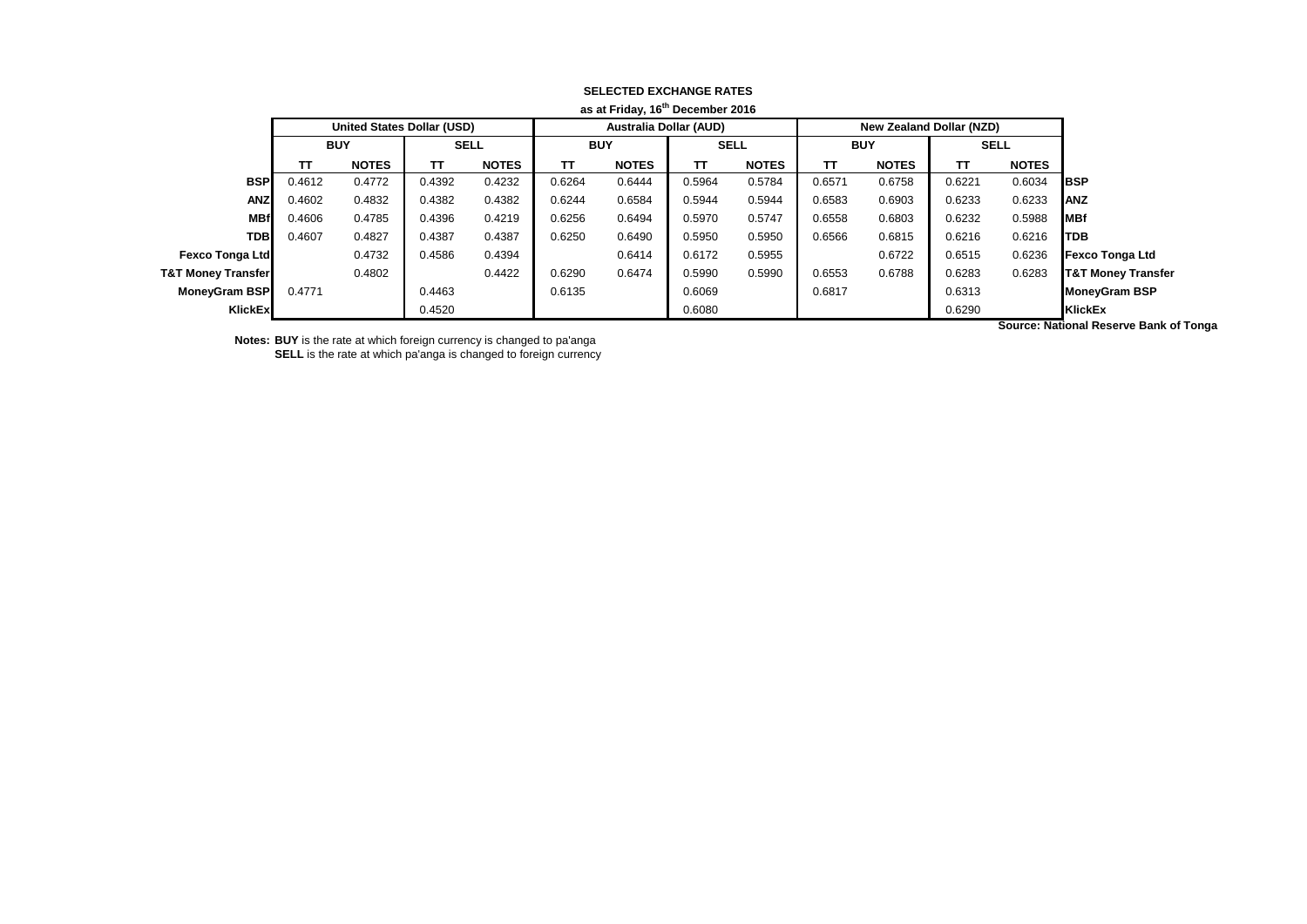|                        | as at Friday, 23 <sup>rd</sup> December 2016 |                                   |        |              |                               |              |             |              |                          |              |             |              |                        |
|------------------------|----------------------------------------------|-----------------------------------|--------|--------------|-------------------------------|--------------|-------------|--------------|--------------------------|--------------|-------------|--------------|------------------------|
|                        |                                              | <b>United States Dollar (USD)</b> |        |              | <b>Australia Dollar (AUD)</b> |              |             |              | New Zealand Dollar (NZD) |              |             |              |                        |
|                        | <b>BUY</b>                                   |                                   | SELL   |              | <b>BUY</b>                    |              | <b>SELL</b> |              | <b>BUY</b>               |              | <b>SELL</b> |              |                        |
|                        | ΤТ                                           | <b>NOTES</b>                      | ТΤ     | <b>NOTES</b> | тτ                            | <b>NOTES</b> | TΤ          | <b>NOTES</b> | TΤ                       | <b>NOTES</b> | TΤ          | <b>NOTES</b> |                        |
| <b>BSP</b>             | 0.4563                                       | 0.4723                            | 0.4343 | 0.4183       | 0.6330                        | 0.6510       | 0.6030      | 0.5850       | 0.6629                   | 0.6816       | 0.6279      | 0.6092       | <b>IBSP</b>            |
| <b>ANZ</b>             | 0.4553                                       | 0.4783                            | 0.4333 | 0.4333       | 0.6312                        | 0.6652       | 0.6012      | 0.6012       | 0.6644                   | 0.6964       | 0.6294      | 0.6294       | <b>ANZ</b>             |
| <b>MBf</b>             | 0.4557                                       | 0.4739                            | 0.4348 | 0.4167       | 0.6322                        | 0.6536       | 0.6036      | 0.5814       | 0.6616                   | 0.6849       | 0.6289      | 0.6061       | <b>MBf</b>             |
| <b>TDBI</b>            | 0.4558                                       | 0.4778                            | 0.4338 | 0.4338       | 0.6314                        | 0.6554       | 0.6014      | 0.6014       | 0.6620                   | 0.6869       | 0.6270      | 0.6270       | <b>TDB</b>             |
| <b>Fexco Tonga Ltd</b> |                                              | 0.4683                            | 0.4499 | 0.4349       |                               | 0.6451       | 0.6185      | 0.5990       |                          | 0.6784       | 0.6521      | 0.6294       | <b>Fexco Tonga Ltd</b> |
| <b>MoneyGram BSP</b>   |                                              |                                   | 0.4463 |              |                               |              | 0.6222      |              | 0.6978                   |              | 0.6463      |              | <b>MoneyGram BSP</b>   |

# **SELECTED EXCHANGE RATES**

**Notes: BUY** is the rate at which foreign currency is changed to pa'anga **SELL** is the rate at which pa'anga is changed to foreign currency